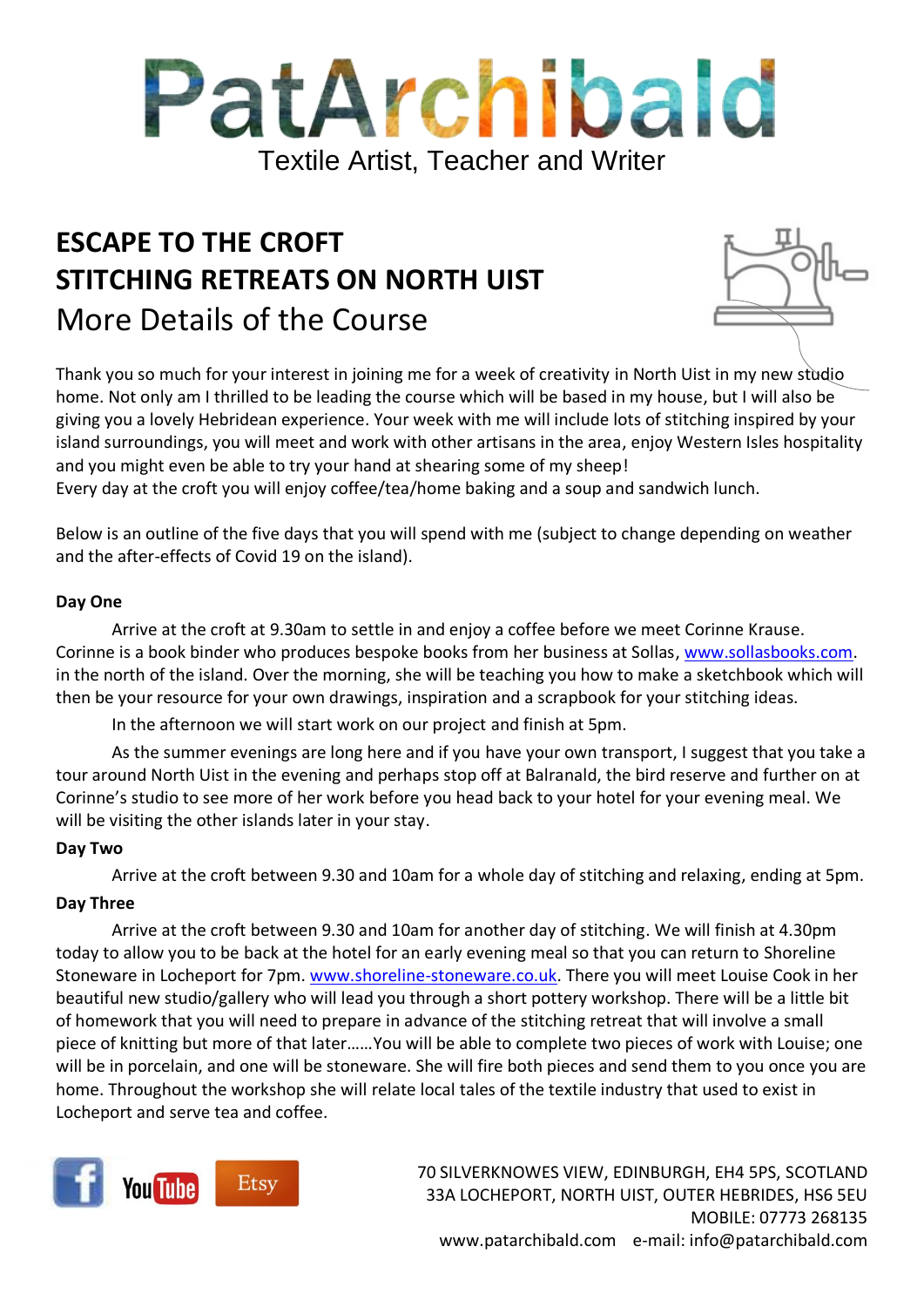# PatArchibald Textile Artist, Teacher and Writer

#### **Day Four**

We will start our day either from the croft or from my road end at 9.30am and then head to Uist Wool on the island of Grimsay. [www.uistwool.com.](http://www.uistwool.com/) There we will get a 'behind the scenes' tour of the wool production there. (This is where the fleeces from our Black Hebrideans go). You will be able to buy their unique knitting yarn. They have a lovely selection of patterns by their own pattern designer but perhaps bring your own patterns if you need guidance for amounts. We can stop for a coffee at the local community centre and then head to South Uist to visit Hebridean Jewellery, [www.hebrideanjewellery.com,](http://www.hebrideanjewellery.com/) where you can see how their jewellery is made, shop and get lunch (at your own cost). Back to Macgillivrays in Balivanich for another quick shopping experience and then onward to the studio for a cuppa and an afternoon of stitching.

#### **Day Five**

Arrive at the croft between 9.30 and 10am for our last full day of stitching. We will pack up and leave the studio at 4.30pm to head for Nunton Steadings just south of Balivanich. This is the home of our new distillery which has very quickly become famous for their Downpour Gin. We will be treated to a gin tasting of all three flavours and get the background story from Kate and Johnny, the owners, as to how they have managed to achieve their dream of owning their own distillery. Back to your hotel for your last evening meal before taking the ferry home on Sunday.

**The estimated cost of the five-day course for 2023 is approximately. £550 but this may vary due to fuel and cost-of-living increases.**

### **STITCHING PROJECT**

We will take our inspiration from the colours of the islands and the flora and fauna. To get a flavour of island colours you might want to visit [www.visitouterhebrides.co.uk](http://www.visitouterhebrides.co.uk/) . Once we have created your fabric background, we can think about superimposing some of the flowers of the machair or the wildlife that is important to the ecology of the Hebrides. I will have cutting boards and rulers at the croft but please bring your own rotary cutters. Bringing your own machine is preferable as you are familiar with it. Please tell me if this is a problem as I will then arrange to hire some machines for you. There will be an additional charge for this. A full Requirements List will be sent to you after making your booking.





70 SILVERKNOWES VIEW, EDINBURGH, EH4 5PS, SCOTLAND 33A LOCHEPORT, NORTH UIST, OUTER HEBRIDES, HS6 5EU MOBILE: 07773 268135 www.patarchibald.com e-mail: info@patarchibald.com